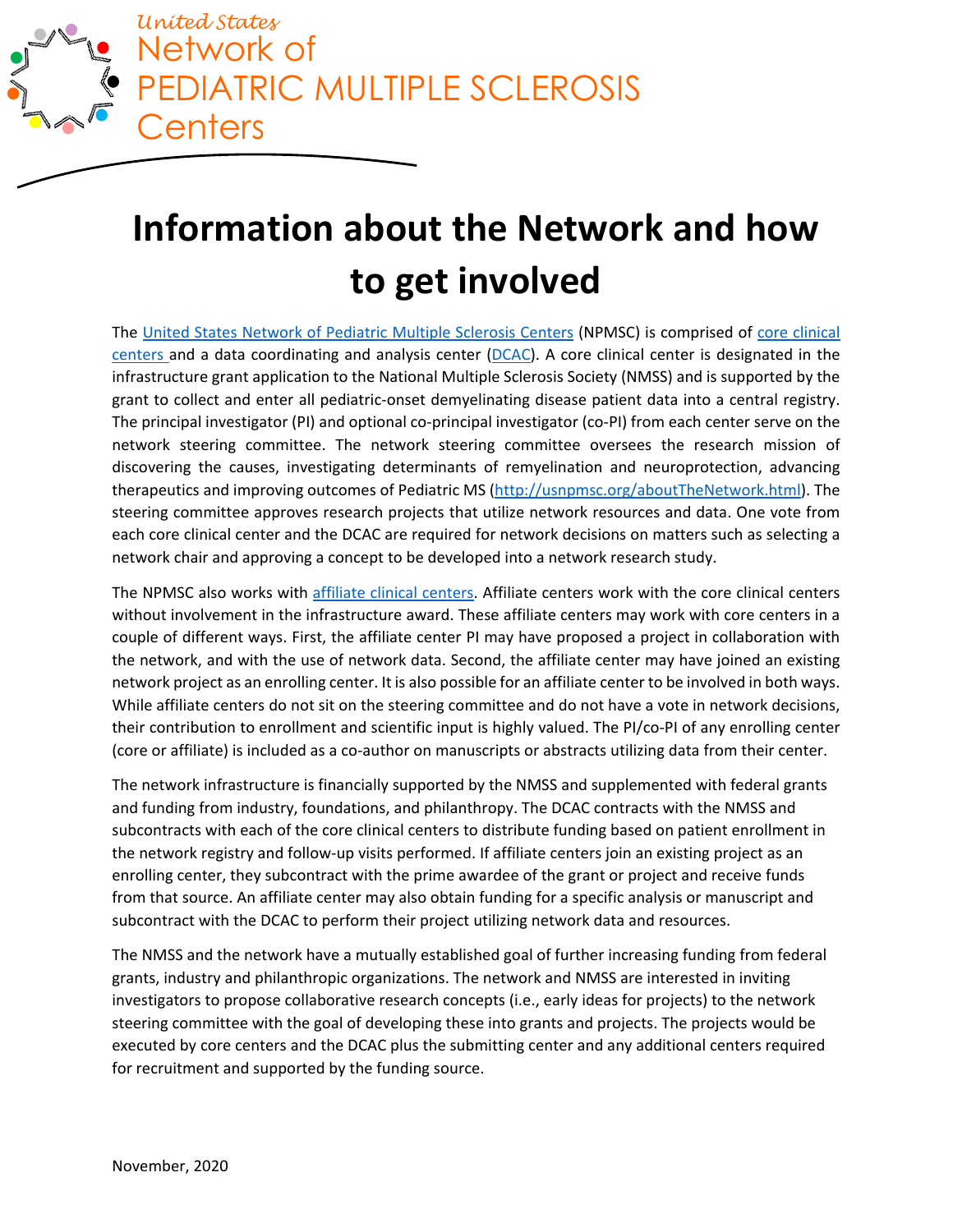

# **Avenues to get involved**

For specific steps on avenues to get involved, please contact [pedms@hsc.utah.edu](mailto:pedms@hsc.utah.edu)

#### **Propose a project**

Proposing a project to the network steering committee begins with a two-page concept proposal (including a hypothesis, specific aims, design, and possible funding sources) followed by a presentation, question and answer session, a closed discussion by the steering committee and a vote. For a concept to be presented to the steering committee, it must have been endorsed by at least one core clinical center [PI or co-PI.](http://www.usnpmsc.org/clinicalcenters.html) If the project is approved to move forward, it is developed into a full application by the proposing investigator in conjunction with the steering committee and a feasibility and budget committee, and ultimately submitted for funding.

#### **Participate in a network study**

Some projects conducted by the network require additional clinical centers to meet enrollment goals. At the discretion of the lead principal investigator/prime awardee and if funding permits, additional centers may be added to meet enrollment goals. In this case, the additional center(s) become affiliate clinical centers.

## **Propose a manuscript**

Since 2011, data have been collected in the network's main database. This valuable resource has been utilized to conduct numerous analyses that have been published in prominent journals. External collaborators are invited to submit writing plans for manuscripts that utilize network data. This may require funding support for the DCAC, typically obtained through institution grants. The network executive committee periodically reviews ongoing and requested manuscripts to prioritize the work. It is possible that the executive committee will determine that a manuscript should not be pursued, for example, due to overlap with other manuscripts in progress, insufficient detail in the plan, or other concerns with the analysis. When a manuscript reaches a high priority level, the network's process for planning and carrying out analysis begins. Depending on the priority assigned and the current workload, work on the manuscript could start within weeks of submission of the plan, or it could take several months.

## **Join the Difficult Cases Webinar**

In conjunction with the NMSS, the network clinical centers co-host a monthly [Pediatric-Difficult-Case-](https://www.nationalmssociety.org/For-Professionals/Clinical-Care/Professional-Education/Pediatric-Difficult-Case-Webinar)[Webinar](https://www.nationalmssociety.org/For-Professionals/Clinical-Care/Professional-Education/Pediatric-Difficult-Case-Webinar) where healthcare providers discuss and get advice from others on handling specific cases of pediatric neurological disorders they are seeing in their clinics. Common discussion topics are differential diagnosis and treatment dilemmas. This webinar is open to all interested clinicians. To join the Difficult Cases Webinar, or to submit a case, please contact [Darren.Ball@nmss.org](mailto:Darren.Ball@nmss.org)  (https://www.nationalmssociety.org/For-Professionals/Clinical-Care/Professional-Education/Pediatric-Difficult-Case-Webinar).